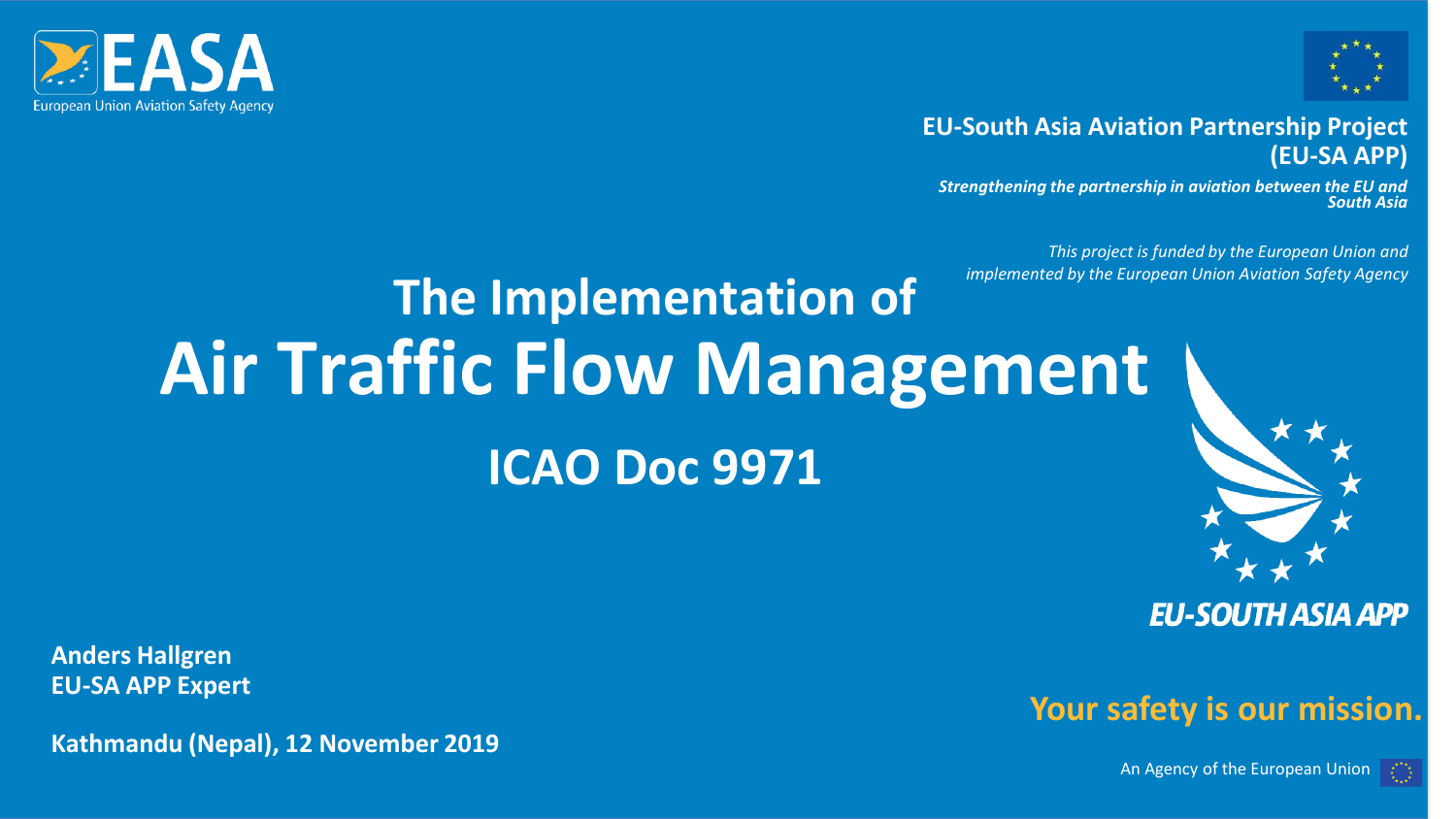

- $\rightarrow$  ATFM should not be restricted to one State or FIR because of their far-reaching effects on the flow of traffic elsewhere.
- $\rightarrow$  Doc 4444 recognises this important fact, stating that ATFM should be implemented on the basis of a regional air navigation agreement.



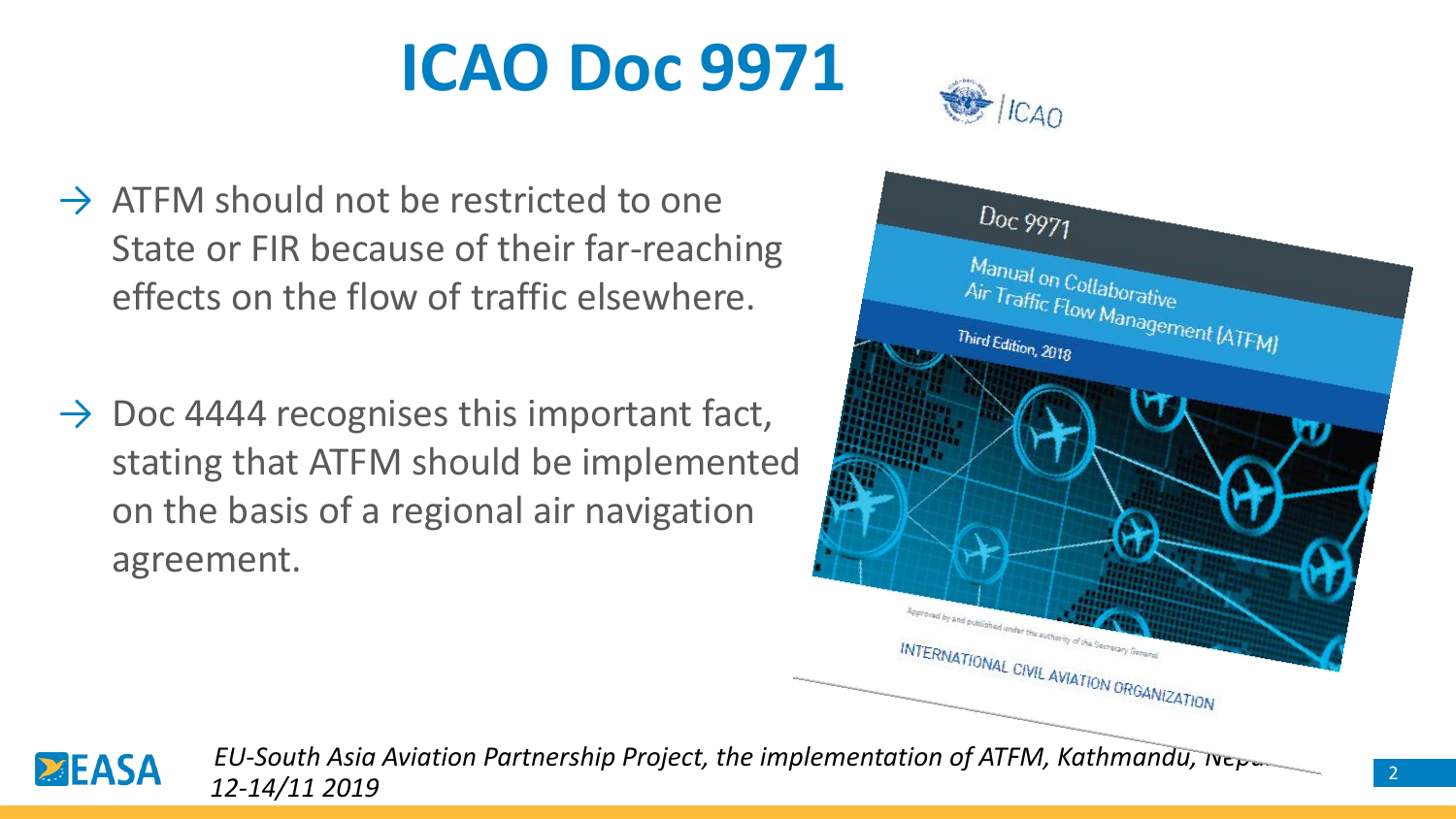

- $\rightarrow$  The far-reaching effects of ATFM and the variety of stakeholders it impacts are so significant, that a regulatory support framework is essential.
- $\rightarrow$  A set of rules and principles governing key aspects of ATFM provisions, ensuring the appropriate involvement of all the relevant stakeholders.



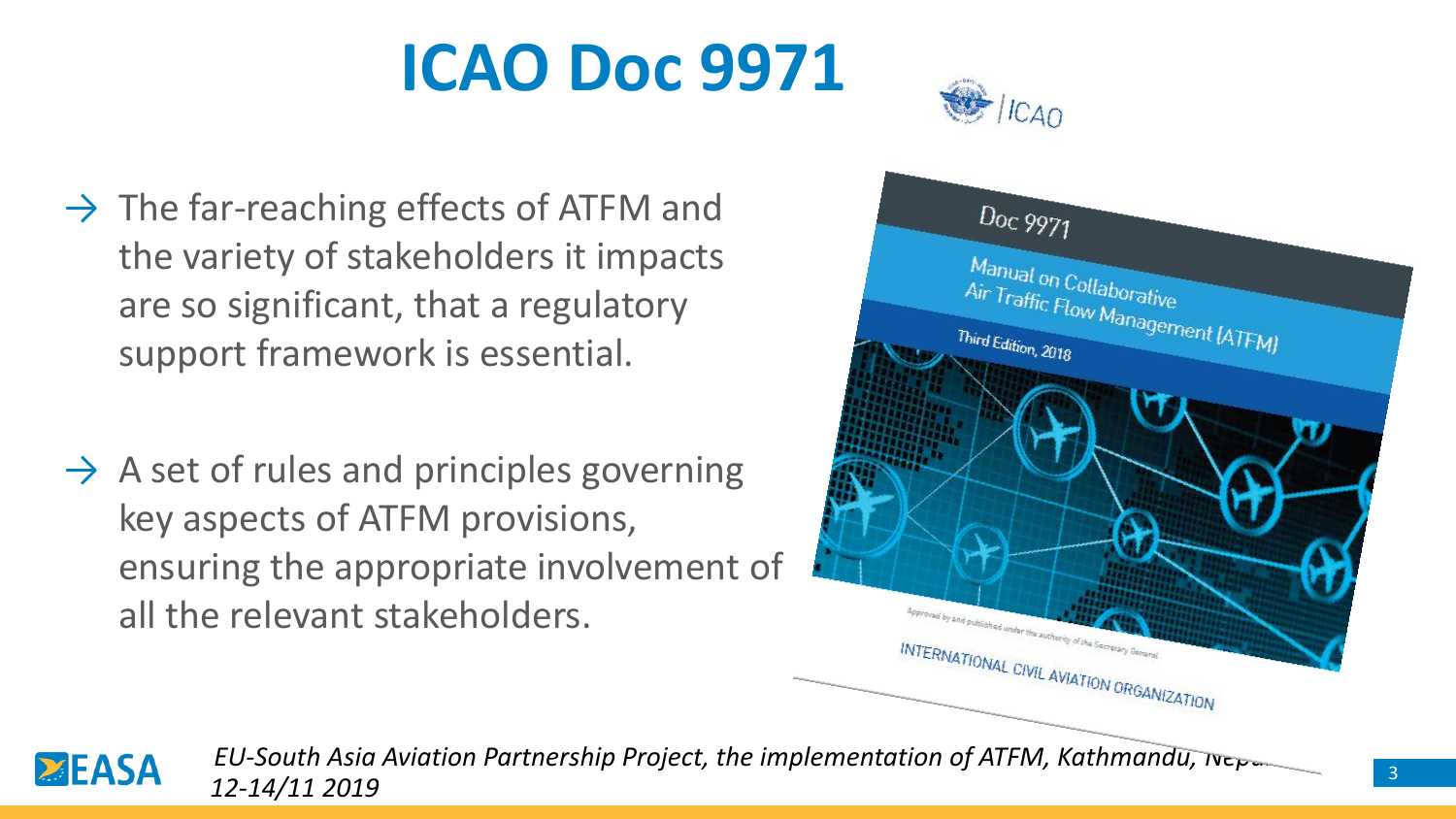- → **LIST OBJECTIVES AND PRINCIPLES**
- → **THE BENEFITS OF ATFM**
- → **OPERATIONAL NEEDS OF AN ATFM SERVICE**
- → **COLLABORATION AND ADVANCE NOTICE**
	- $\rightarrow$  the notion of collaboration and of advance notice should underscore the entire ATFM strategy. The ATFM solutions should be collaboratively established, in advance, by the ATFM units and all relevant operational stakeholders.

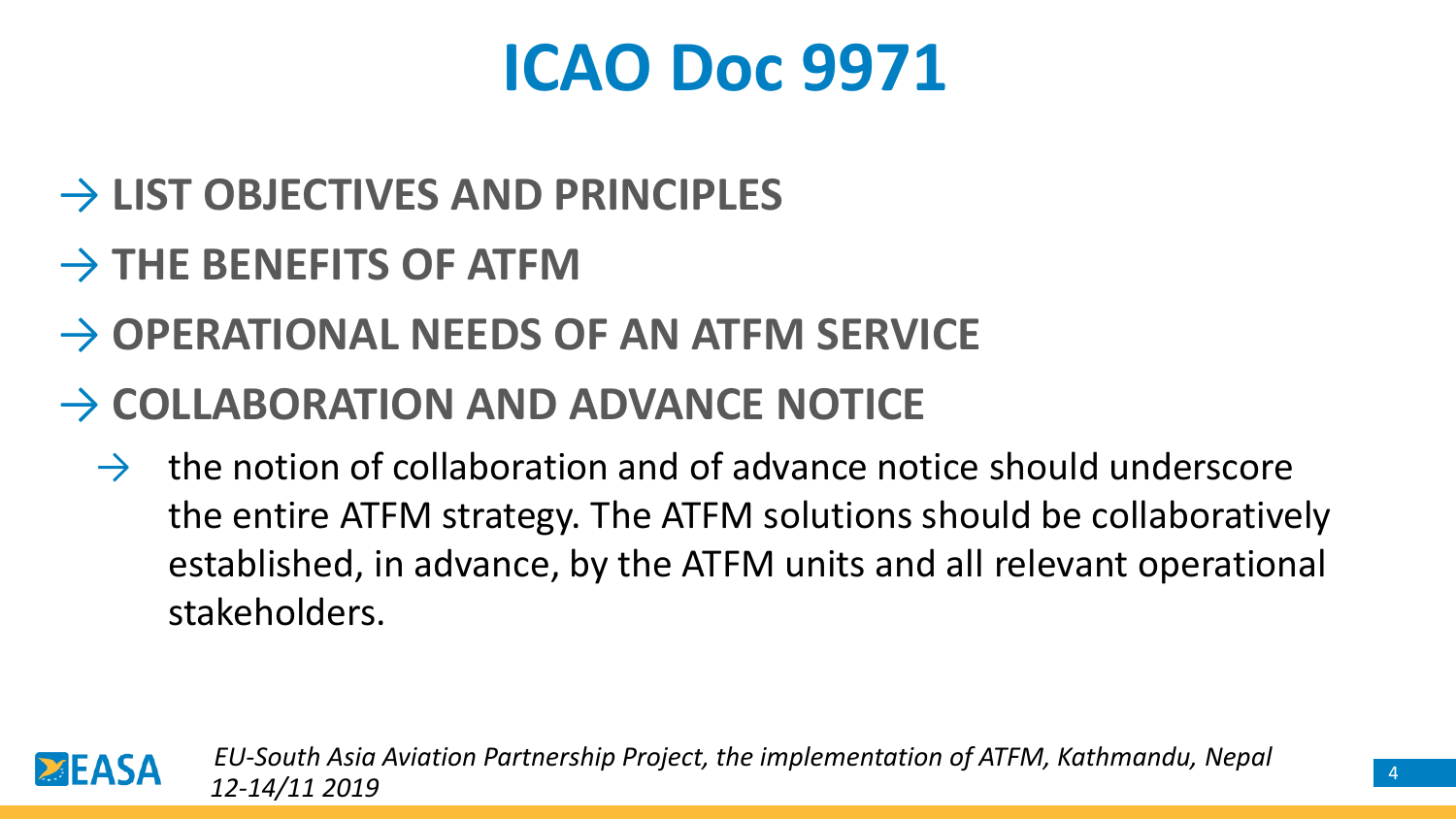$\rightarrow$  The CDM process is a key enabler in any ATFM strategy, allowing for the sharing of all relevant information among decision makers and supporting an ongoing dialogue between the various stakeholders throughout all phases of flight.

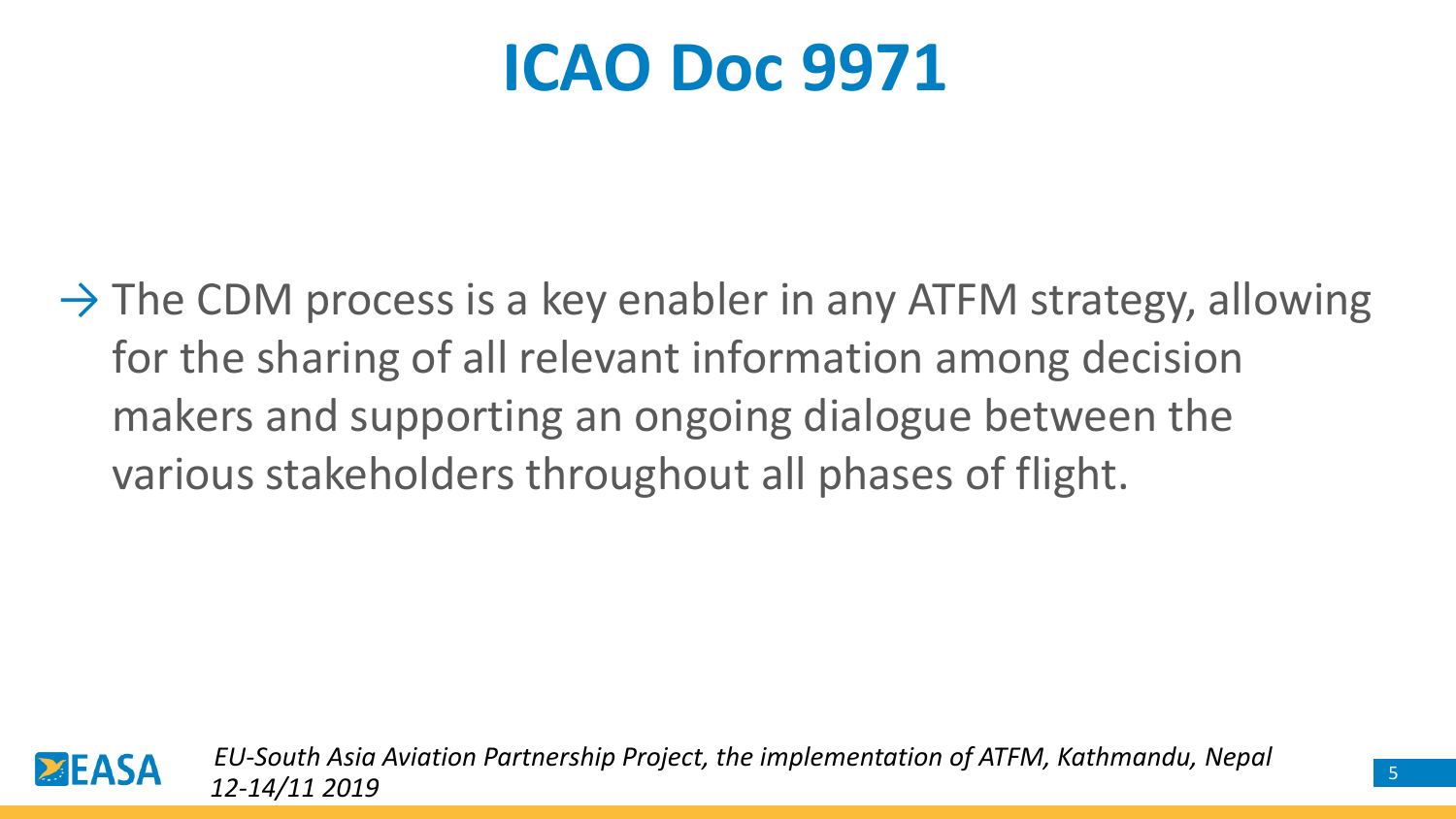#### → **DETERMINING THE CAPACITY OF AN AIRSPACE SECTOR AND AIRPORT, factors** affecting airspace capacity



*EU-South Asia Aviation Partnership Project, the implementation of ATFM, Kathmandu, Nepal***EASA** *12-14/11 2019*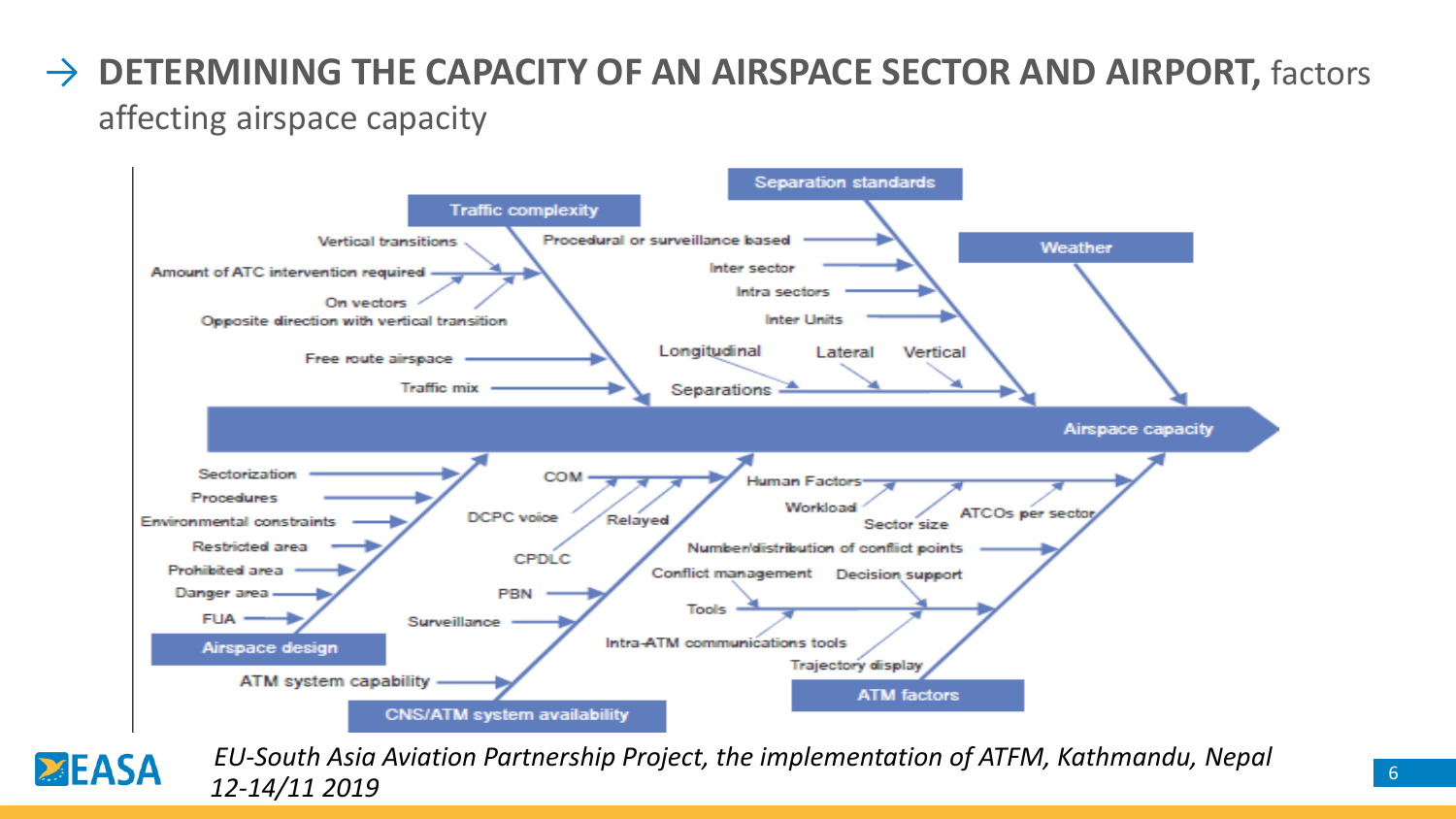#### ATM planning and ATFM phases



**ZEASA**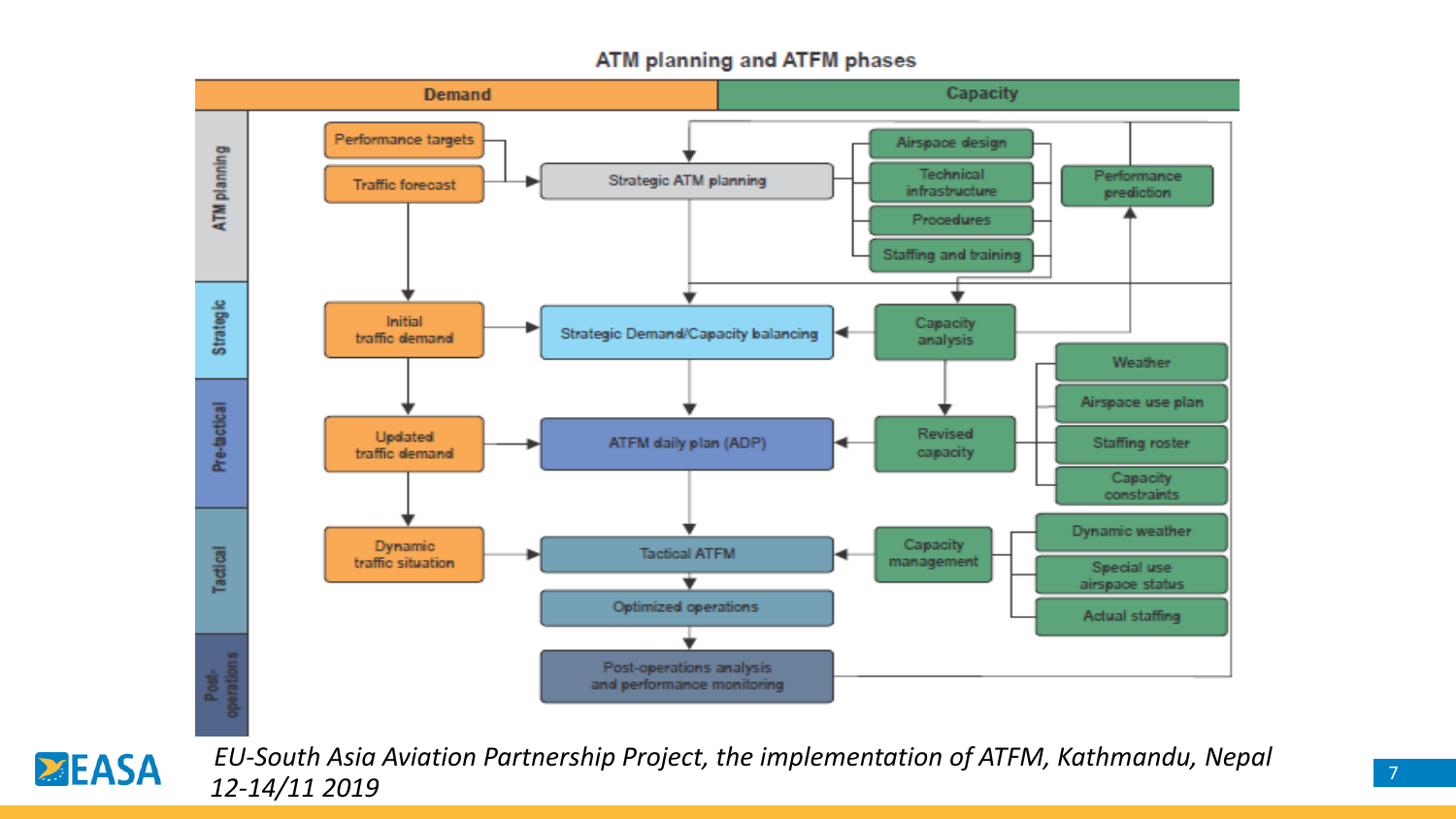### →**ATFM SOLUTIONS**

 $\rightarrow$  Managing traffic flows means more than simply applying ATFM measures. Flow management entails implementing an ATFM solution, which is the combination of capacity optimization and ATFM measures

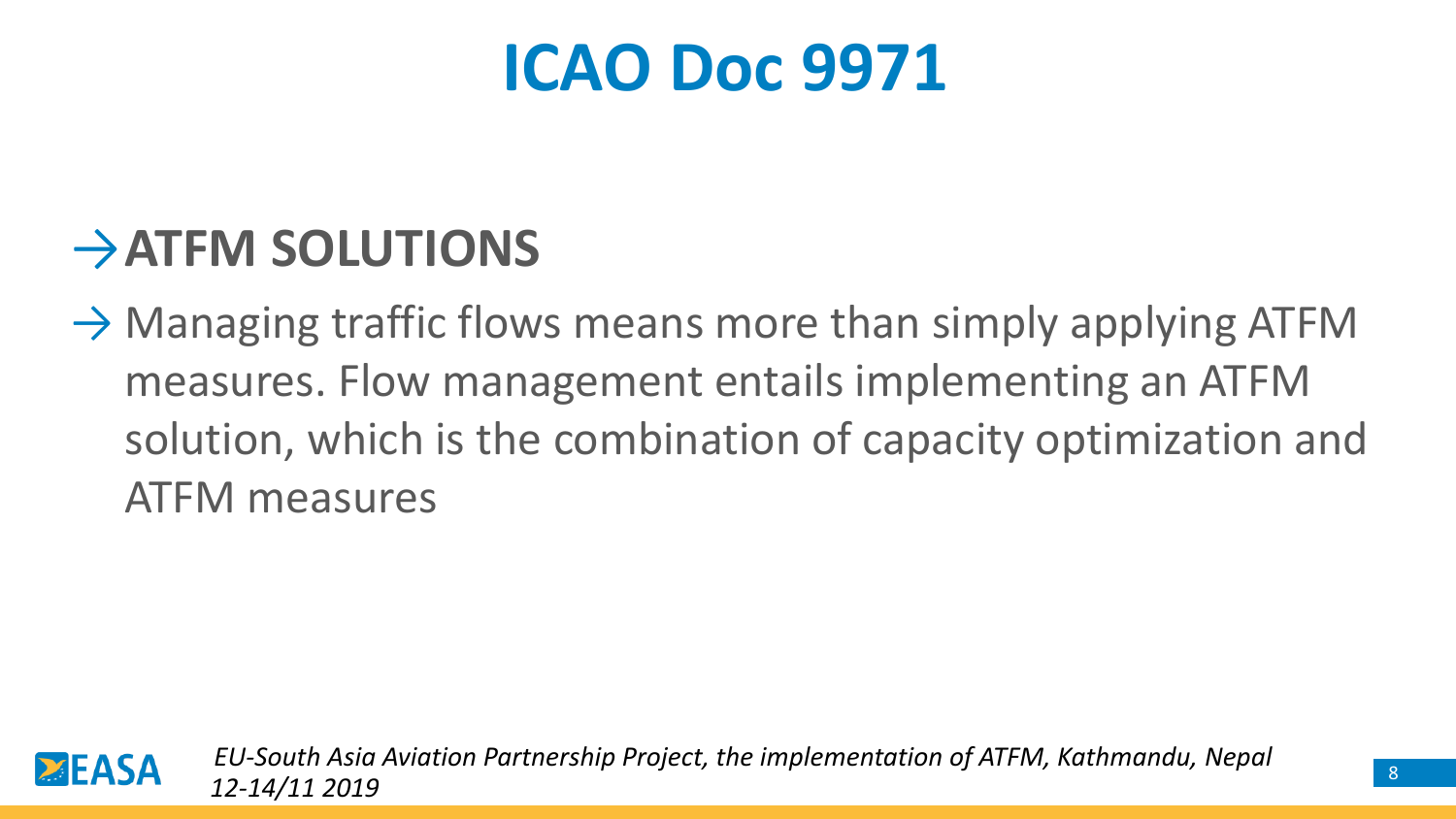## →**ATFM STRUCTURE AND ORGANISATION**

### →**STATE RESPONSIBILITY AND OVERSIGHT OF ATFM**

Each State should ensure that an ATFM organizational structure which meets the needs of the aviation community is developed.

## →**ROLES AND RESPONSIBILITIES OF STAKEHOLDERS IN AN ATFM SERVICE**

## →**TRAINING REQUIREMENTS: ATFM TRAINING**

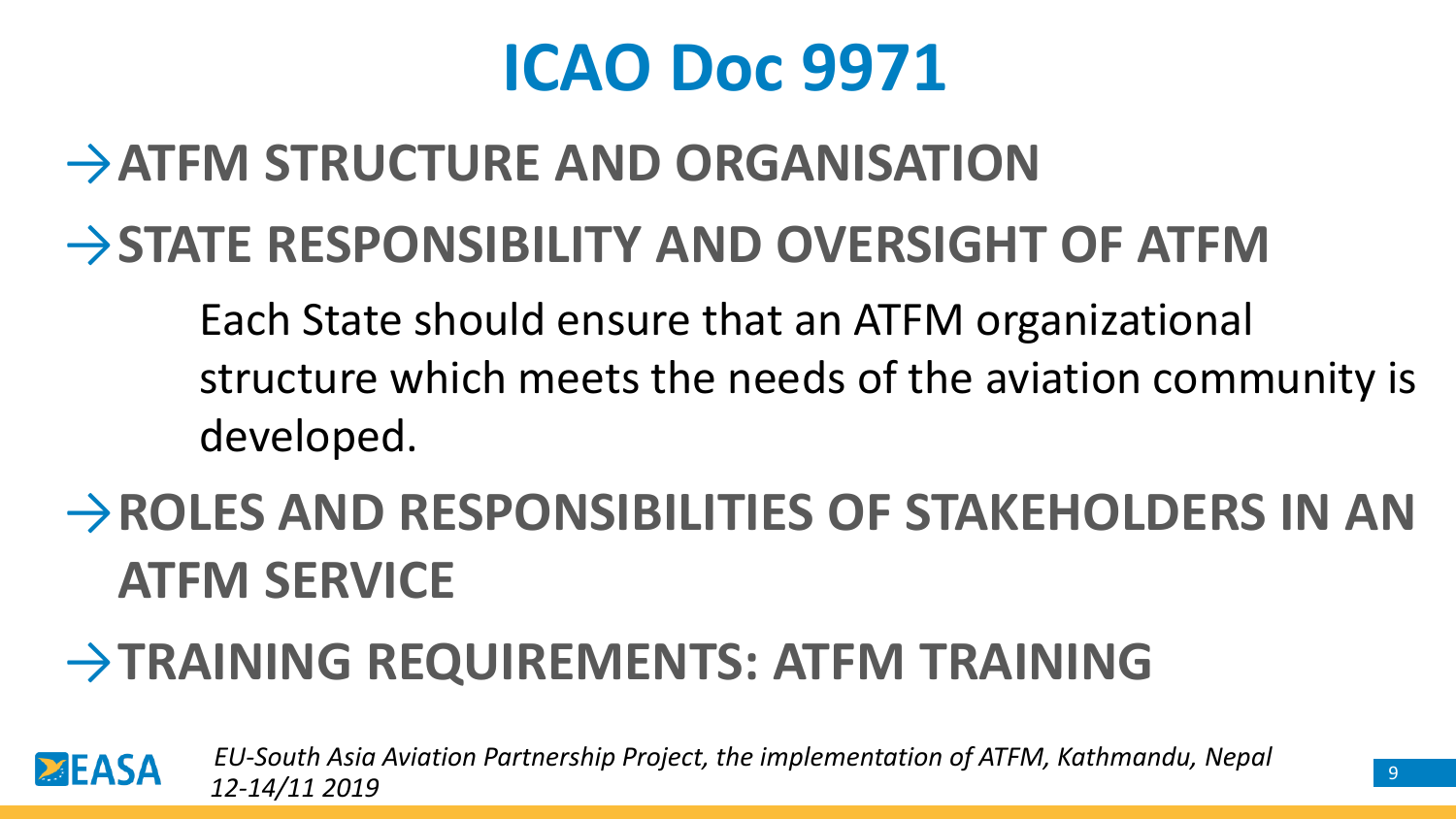#### **→ ATFM IMPLEMENTATION**

**ZEASA** 

describing the sequential steps to be undertaken to implement ATFM

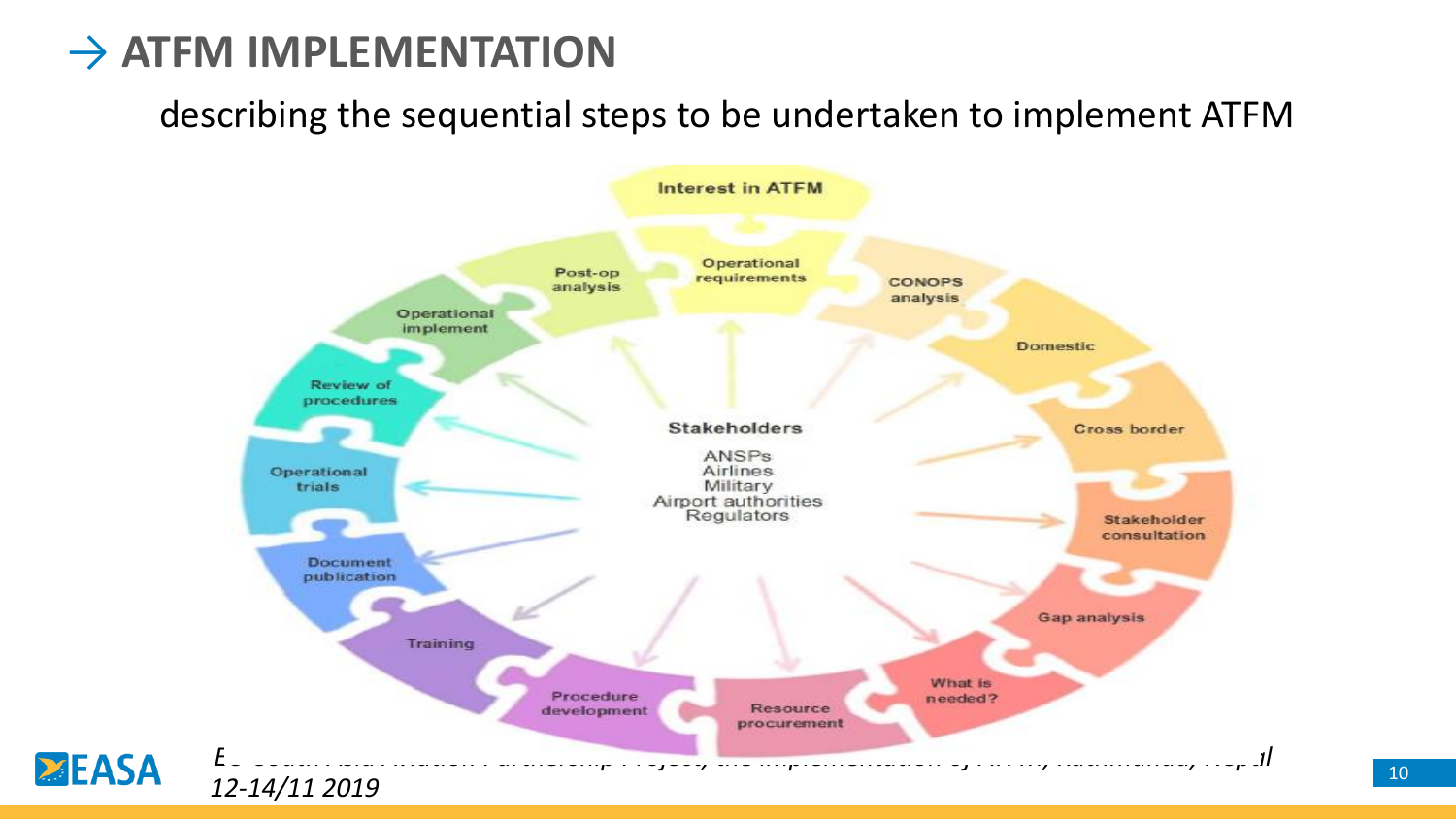#### → **STEP 1: IDENTIFYING THE NEED FOR ATFM**

#### → **STEP 2: REQUIREMENT ASSESSMENT**

→ **STEP 3: CONCEPT OF OPERATION ESTABLISHMENT —VARIATIONS FOR EACH TYPE OF ATFM IMPLEMENTATION**

#### → **STEP 4: GAP ANALYSIS ASSESSMENT**

#### → **STEP 5: DEFINING REQUIREMENTS**

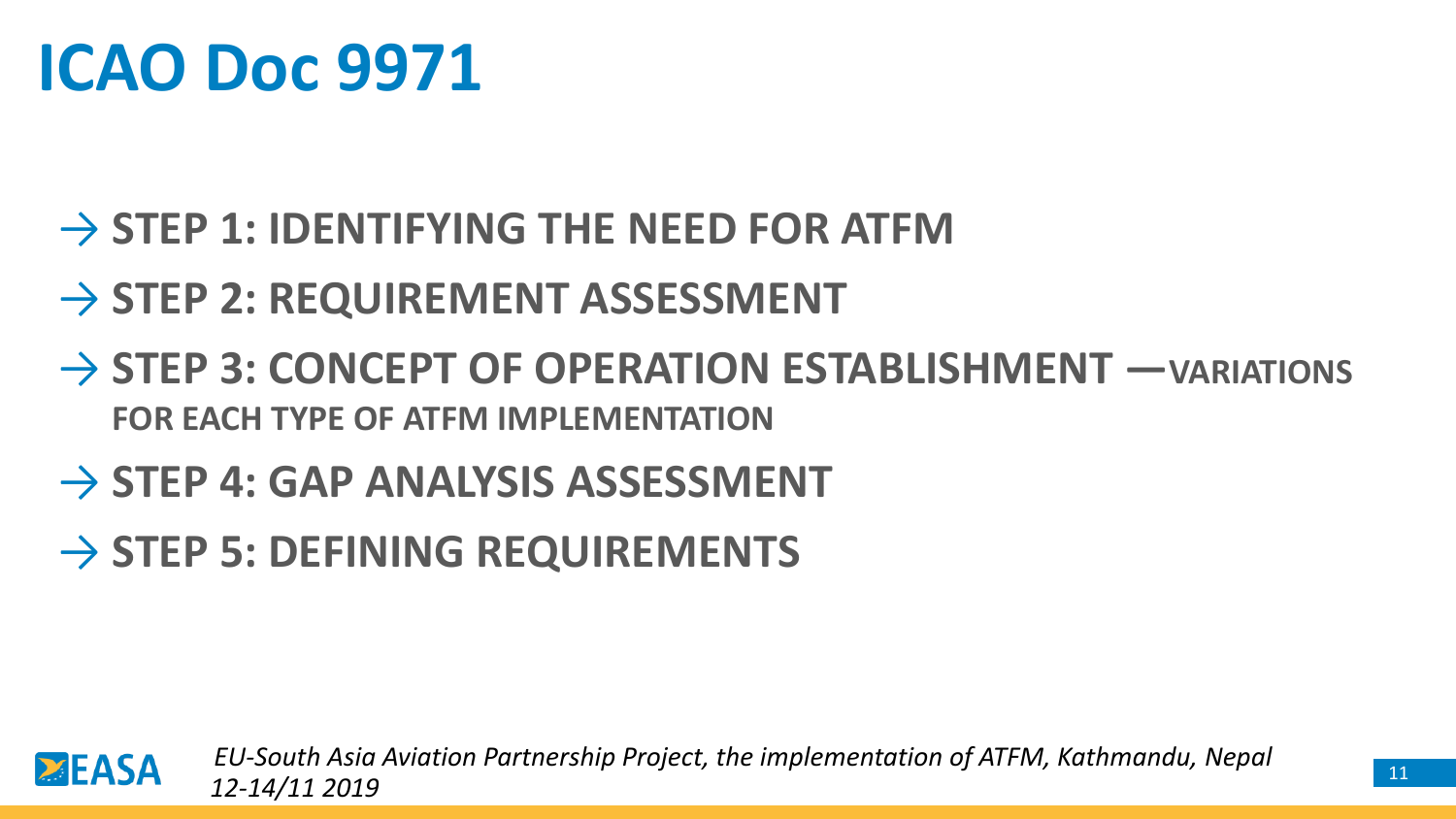#### → **STEP 6: RESOURCE PROCUREMENT AND PROCEDURE DEVELOPMENT**

#### → **STEP 7: TRAINING**

- → **STEP 8: DOCUMENT PUBLICATION**
- → **STEP 9: OPERATIONAL IMPLEMENTATION**
- → **STEP 10: POST-IMPLEMENTATION REVIEW**